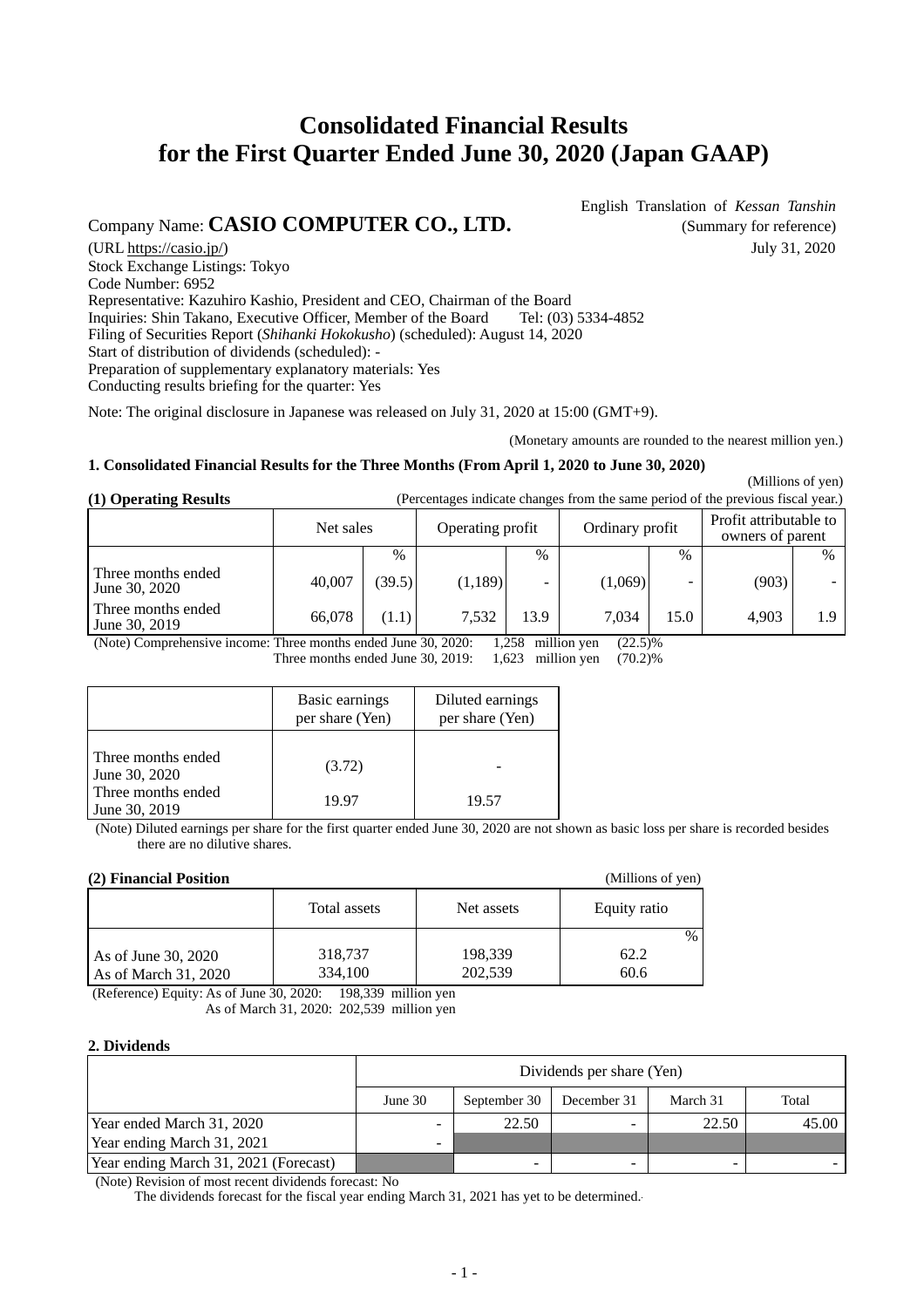#### **3. Consolidated Results Forecasts for Fiscal 2021 (From April 1, 2020 to March 31, 2021)**

## (Millions of yen)

|                                  | received marcule enuncies compared to the corresponding periods or the previous moder year. |                  |               |                  |                  |                  |                                            |                  |                             |
|----------------------------------|---------------------------------------------------------------------------------------------|------------------|---------------|------------------|------------------|------------------|--------------------------------------------|------------------|-----------------------------|
|                                  | Net sales                                                                                   |                  |               | Operating profit | Ordinary profit  |                  | Profit attributable to<br>owners of parent |                  | Basic earnings<br>per share |
|                                  |                                                                                             | $\%$             |               | $\%$             |                  | $\%$             |                                            | $\%$             | Yen                         |
| <b>First Half</b><br>Fiscal 2021 | 100.000<br>220,000                                                                          | (31.4)<br>(21.6) | .000<br>6.000 | (94.0)<br>(79.4) | $000$ .<br>5.000 | (93.6)<br>(82.4) | 500<br>3,000                               | (96.1)<br>(82.9) | 2.06<br>12.37               |

(Percentages indicate changes compared to the corresponding periods of the previous fiscal year.)

(Note) Revision of most recent consolidated results forecasts: Yes

#### **Notes**

(1) Changes in significant subsidiaries (Changes in scope of consolidation): No

 Newly included: - Excluded: -

(2) Application of the special accounting methods to the preparation of quarterly consolidated financial statements: No

(3) Changes in accounting policies, changes in accounting estimates and retrospective restatements

- (a) Changes in accounting policies due to revision of accounting standards: No
- (b) Changes in accounting policies other than (a) above: No
- (c) Changes in accounting estimates: No
- (d) Retrospective restatements: No

(4) Number of shares outstanding (common shares)

(a) Number of shares outstanding (including treasury shares):

| As of June 30, 2020: | 259,020,914 shares |
|----------------------|--------------------|
|                      |                    |

- As of March 31, 2020: 259,020,914 shares
- (b) Number of treasury shares: As of June 30, 2020: 16,453,296 shares
	- As of March 31, 2020: 16,453,020 shares
- (c) Average number of shares outstanding (cumulative for all quarters):
	- Three months ended June 30, 2020: 242,567,785 shares Three months ended June 30, 2019: 245,574,629 shares

This report of consolidated financial results is outside the scope of quarterly review of certified public accountants and audit corporations.

Proper Use of Business Results Forecasts and Other Notes

(Caution Concerning Forward-looking Statements)

- 1. The forward-looking statements contained in these materials, including business results forecasts, are based on information currently available to the company and on certain assumptions deemed to be reasonable, and are not intended to be construed as assurance that they will be accomplished in the future. Actual business results may differ substantially due to a number of factors. Please refer to Discussion of Forward-looking Statements, including Consolidated Results Forecasts on page 4 for the conditions that form the assumptions for business results and cautions concerning the use of business results forecasts.
- 2. The supplementary explanatory materials for the financial results are published on the company's official website on July 31, 2020.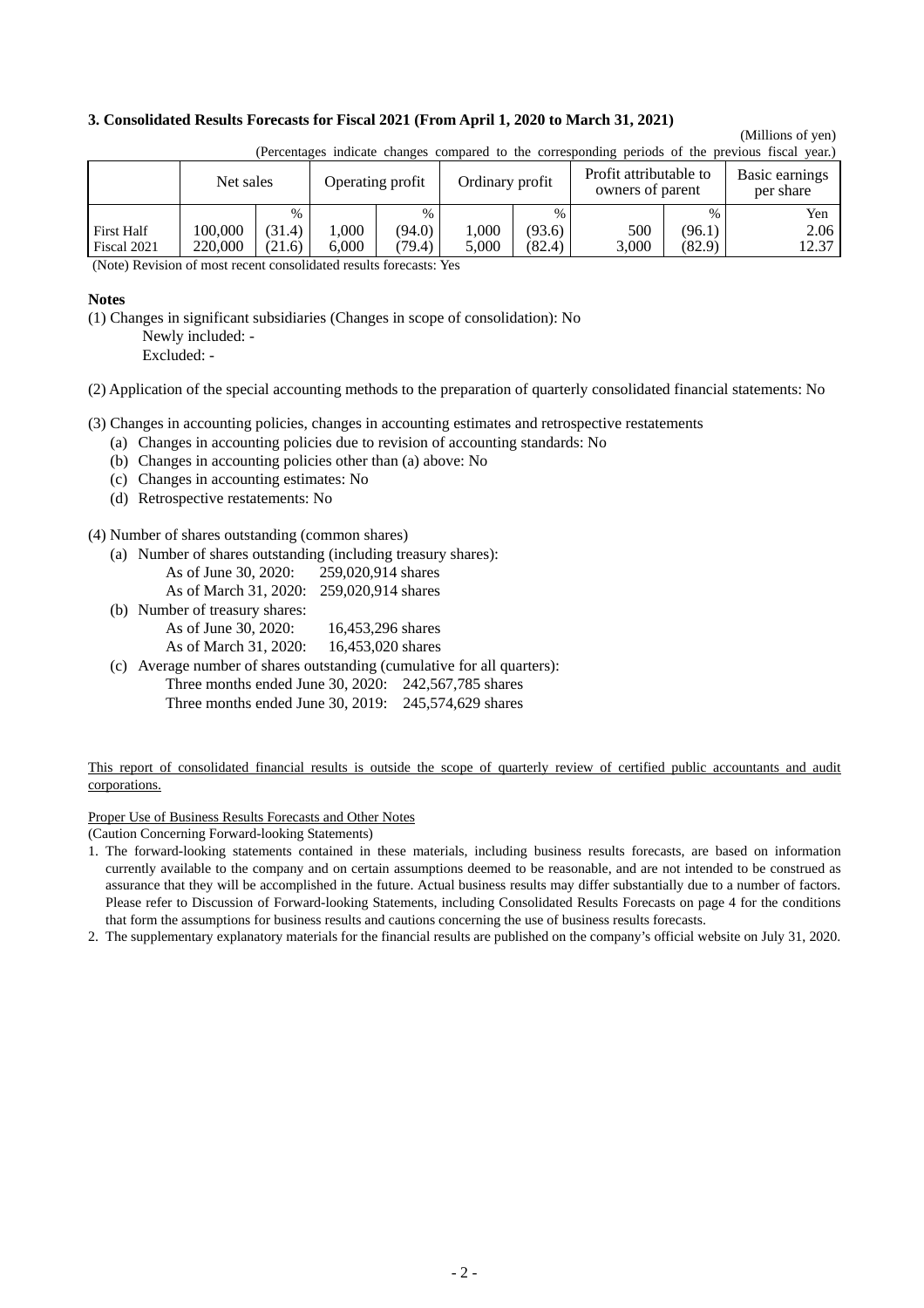## **ATTACHED MATERIALS**

|     | Qualitative Information for the First Quarter of the Current Fiscal Year                                                                                                                                                            |  |
|-----|-------------------------------------------------------------------------------------------------------------------------------------------------------------------------------------------------------------------------------------|--|
| (1) |                                                                                                                                                                                                                                     |  |
|     | Discussion of Financial Position <b>Execution</b> 4                                                                                                                                                                                 |  |
| (3) |                                                                                                                                                                                                                                     |  |
|     |                                                                                                                                                                                                                                     |  |
|     | <b>Consolidated Financial Statements and Notes</b>                                                                                                                                                                                  |  |
| (1) |                                                                                                                                                                                                                                     |  |
| (2) |                                                                                                                                                                                                                                     |  |
|     | Consolidated Statements of Income <b>Manufacture 1996</b> 8                                                                                                                                                                         |  |
|     |                                                                                                                                                                                                                                     |  |
| (3) |                                                                                                                                                                                                                                     |  |
|     |                                                                                                                                                                                                                                     |  |
|     |                                                                                                                                                                                                                                     |  |
|     | Segment Information <b>Manual Excess Excess Excess</b> Excess Excess Excess Excess Excess Excess Excess Excess Excess Excess Excess Excess Excess Excess Excess Excess Excess Excess Excess Excess Excess Excess Excess Excess Exce |  |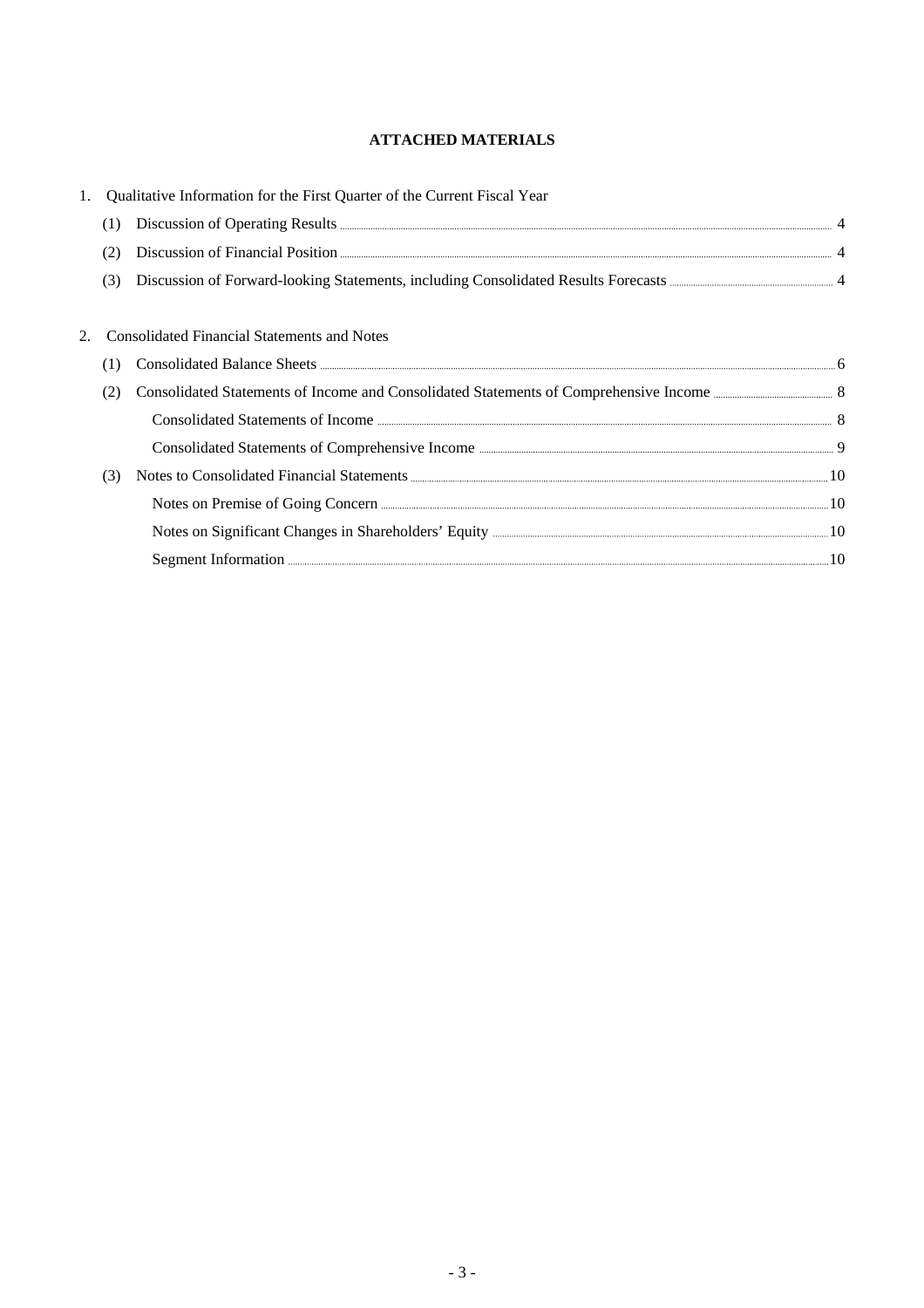## **1. Qualitative Information for the First Quarter of the Current Fiscal Year**

#### **(1) Discussion of Operating Results**

During the first quarter of the current fiscal year, in addition to the prolonged trade friction between the U.S. and China, corporate activities were restricted significantly by lockdowns in cities in individual countries due to the COVID-19 pandemic. Subsequently, a gradual recovery was observed in China due to resumption of economic activity. However, the economy has been severely impacted in the U.S. and Europe with a downturn in consumption resulting from a deterioration in the employment and income environment and economic depression.

In Japan, the circumstances were extremely challenging due to the loss of inbound tourism demand in addition to a large fall in both domestic and overseas demand as a result of restrictions on individual lifestyles and corporate activities caused by a state of emergency declaration issued in April and the impact of the economic downturn overseas.

In this situation, consolidated net sales for the first quarter of the fiscal year amounted to ¥40.0 billion. By segment, sales were ¥35.1 billion in the Consumer segment, ¥3.7 billion in the System Equipment segment, and ¥1.0 billion in the Others segment.

Sales in the timepiece business fell, as sales at physical stores declined worldwide. However, e-commerce sales increased. In addition, G-SQUAD, a new G-SHOCK product line featuring a heart rate monitor and GPS function, performed well. In China, where economic activity resumed, a rapid recovery was observed in sales at both physical stores and through ecommerce from May onward. Sales in the electronic musical instrument business rose, as sales of Slim & Smart models increased, primarily in Japan, the U.S., and Europe due to stay-at-home demand. In the electronic dictionary business, although sales of models for senior high school students recovered as schools reopened, models for older people and other students were impacted by the downturn in consumption, and overall sales fell. Sales of the system equipment business recorded a decrease due to the decline in demand caused by the impact of COVID-19.

In profit for the first quarter, Casio posted an operating loss of ¥1.1 billion, allowing for a ¥1.9 billion loss in adjustment, as a result of lower profit due to a decline in sales overall despite various cost reductions. The Consumer segment posted ¥2.4 billion in operating profit, the System Equipment segment recorded a ¥1.7 billion operating loss, and the Others segment recorded ¥0.06 billion in operating profit

Casio posted ¥1.0 billion in ordinary loss, and ¥0.9 billion in loss attributable to owners of parent. Loss per share (EPS) was ¥3.72.

#### **(2) Discussion of Financial Position**

Total assets on a consolidated basis at the end of the first quarter of the current fiscal year stood at ¥318.7 billion, down ¥15.3 billion compared to the end of the previous fiscal year, mainly owing to a decrease in notes and accounts receivable-trade. Net assets decreased ¥4.2 billion to ¥198.3 billion compared to the end of the previous fiscal year. As a result, the equity ratio improved 1.6 points compared to the end of the previous fiscal year to 62.2%.

Casio will continue to pursue effective management of its business assets, aiming to build a stable and strong financial structure.

#### **(3) Discussion of Forward-looking Statements, including Consolidated Results Forecasts**

The global economy during the current fiscal year is unpredictable due to the impact of COVID-19. At the present stage, while signs of a gradual resumption of economic activities are being seen in some countries, there are also countries and regions where infections are increasing again, and it seems that containment of the virus will take some time.

In this business environment, the financial results forecasts for the fiscal year ending March 31, 2021 are as follows based on the currently available information, the results from the first quarter of the current fiscal year, and the current forecasts for the second quarter onward.

| ¥220.0 billion | $(down 21.6\%$ year-on-year) |
|----------------|------------------------------|
| ¥6.0 billion   | $(down 79.4\%$ year-on-year) |
| ¥5.0 billion   | $(down 82.4\%$ year-on-year) |
| ¥3.0 billion   | $(down 82.9% year-on-year)$  |
|                |                              |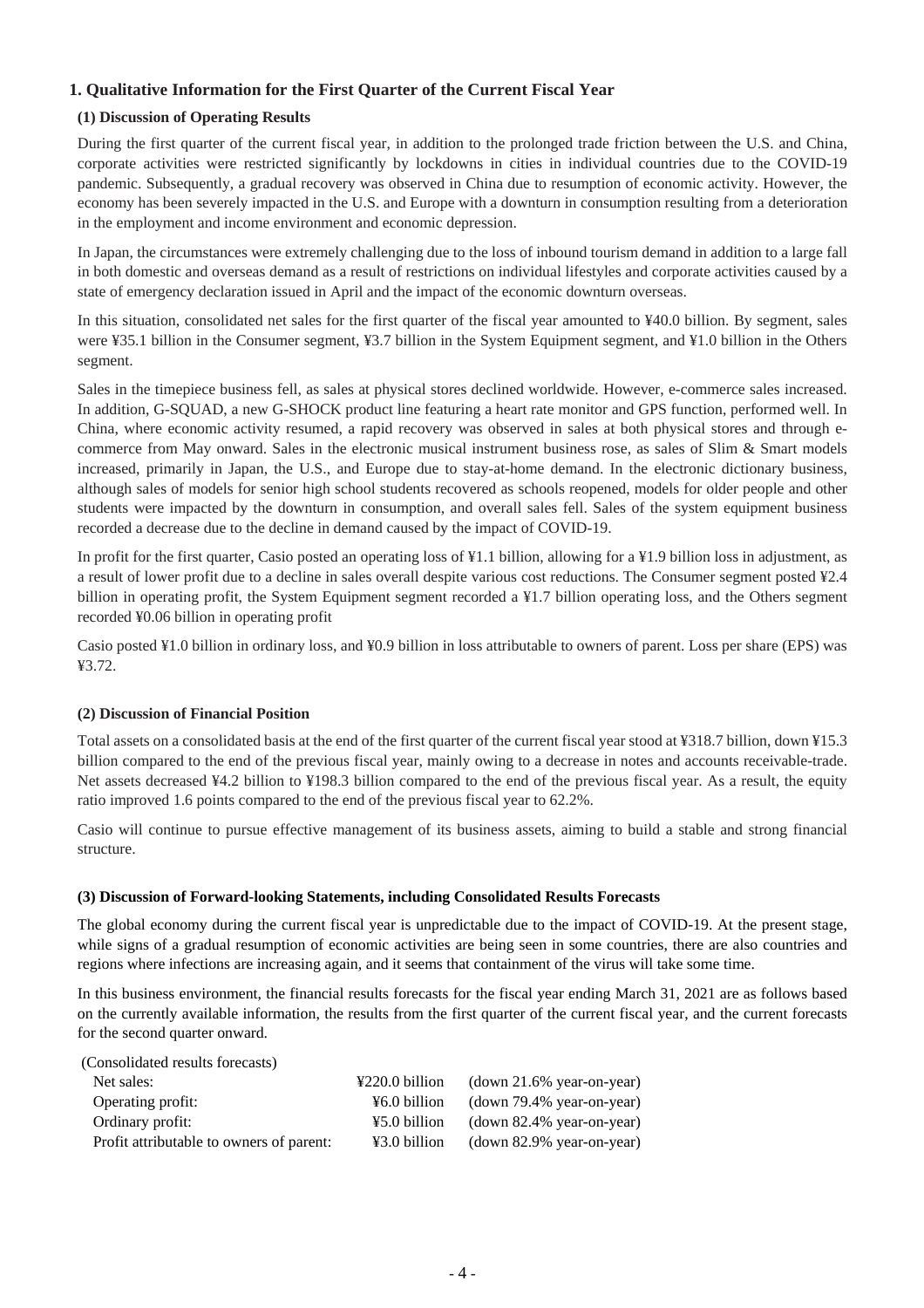Notes concerning results forecasts

- 1) Exchange rates are estimated at US\$  $1 = 4108$  and Euro  $1 = 4118$
- 2) The forward-looking statements including business results forecasts are based on information currently available to the company and on certain assumptions deemed to be reasonable. Actual business results may differ substantially due to a number of factors. Key factors affecting actual business results may include, but are not limited to, the economic circumstances surrounding the company's business, fluctuations in the exchange rates of major currencies including the yen-dollar rate, and significant changes in product prices.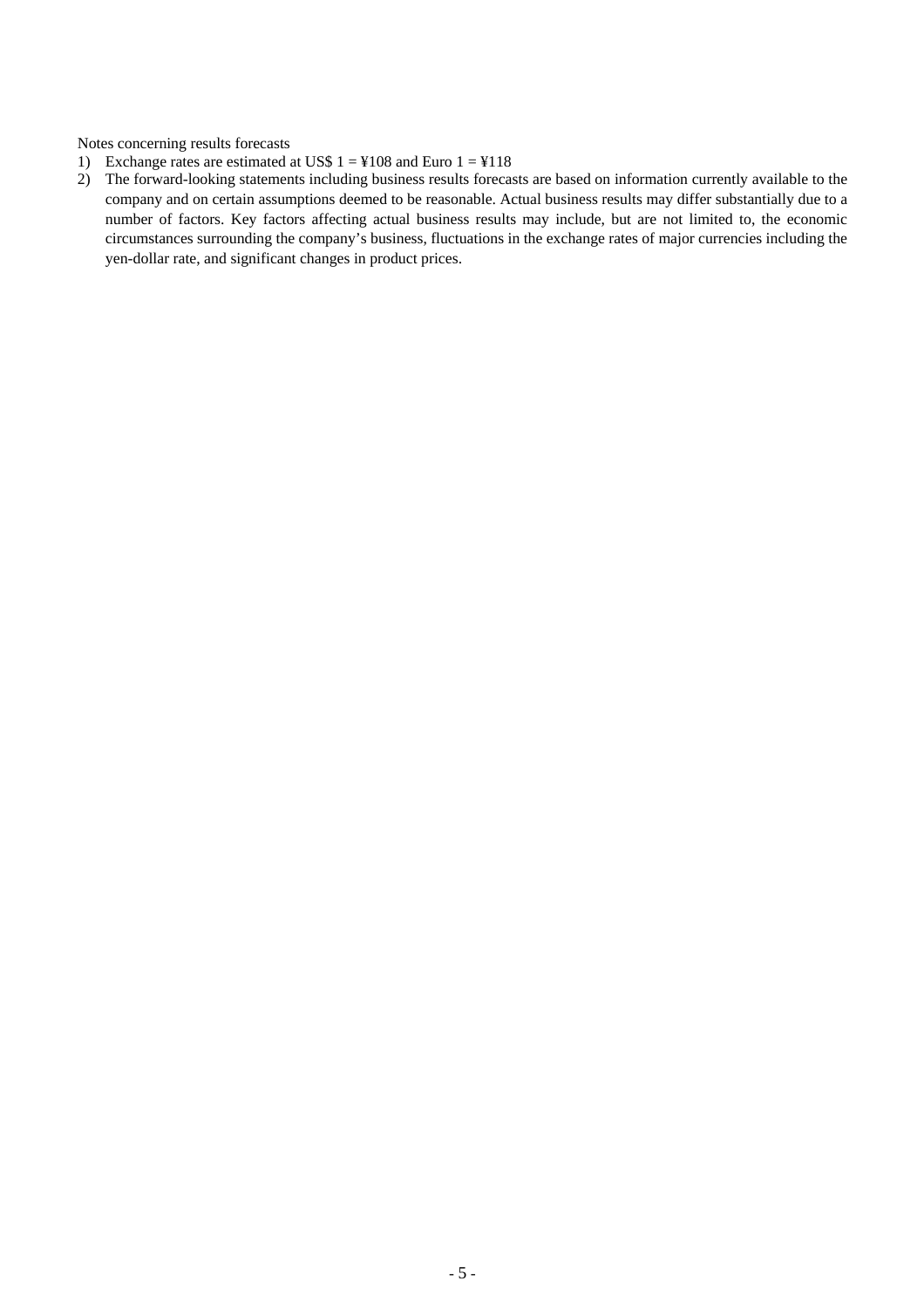## **2. Consolidated Financial Statements and Notes**

### **(1) Consolidated Balance Sheets**

|                                     |                         | (Millions of yen)      |
|-------------------------------------|-------------------------|------------------------|
|                                     | As of<br>March 31, 2020 | As of<br>June 30, 2020 |
| <b>Assets</b>                       |                         |                        |
| <b>Current assets</b>               |                         |                        |
| Cash and deposits                   | 71,696                  | 84,771                 |
| Notes and accounts receivable-trade | 33,701                  | 24,594                 |
| Securities                          | 48,000                  | 33,000                 |
| Finished goods                      | 36,008                  | 41,080                 |
| Work in process                     | 6,324                   | 6,582                  |
| Raw materials and supplies          | 10,818                  | 12,777                 |
| Other                               | 21,330                  | 7,355                  |
| Allowance for doubtful accounts     | (491)                   | (514)                  |
| <b>Total current assets</b>         | 227,386                 | 209,645                |
| <b>Non-current assets</b>           |                         |                        |
| Property, plant and equipment       |                         |                        |
| Land                                | 33,551                  | 33,551                 |
| Other, net                          | 26,029                  | 25,388                 |
| Total property, plant and equipment | 59,580                  | 58,939                 |
| Intangible assets                   | 8,459                   | 8,396                  |
| Investments and other assets        |                         |                        |
| Investment securities               | 21,077                  | 24,407                 |
| Retirement benefit asset            | 7,924                   | 8,109                  |
| Other                               | 9,737                   | 9,339                  |
| Allowance for doubtful accounts     | (63)                    | (98)                   |
| Total investments and other assets  | 38,675                  | 41,757                 |
| <b>Total non-current assets</b>     | 106,714                 | 109,092                |
| <b>Total assets</b>                 | 334,100                 | 318,737                |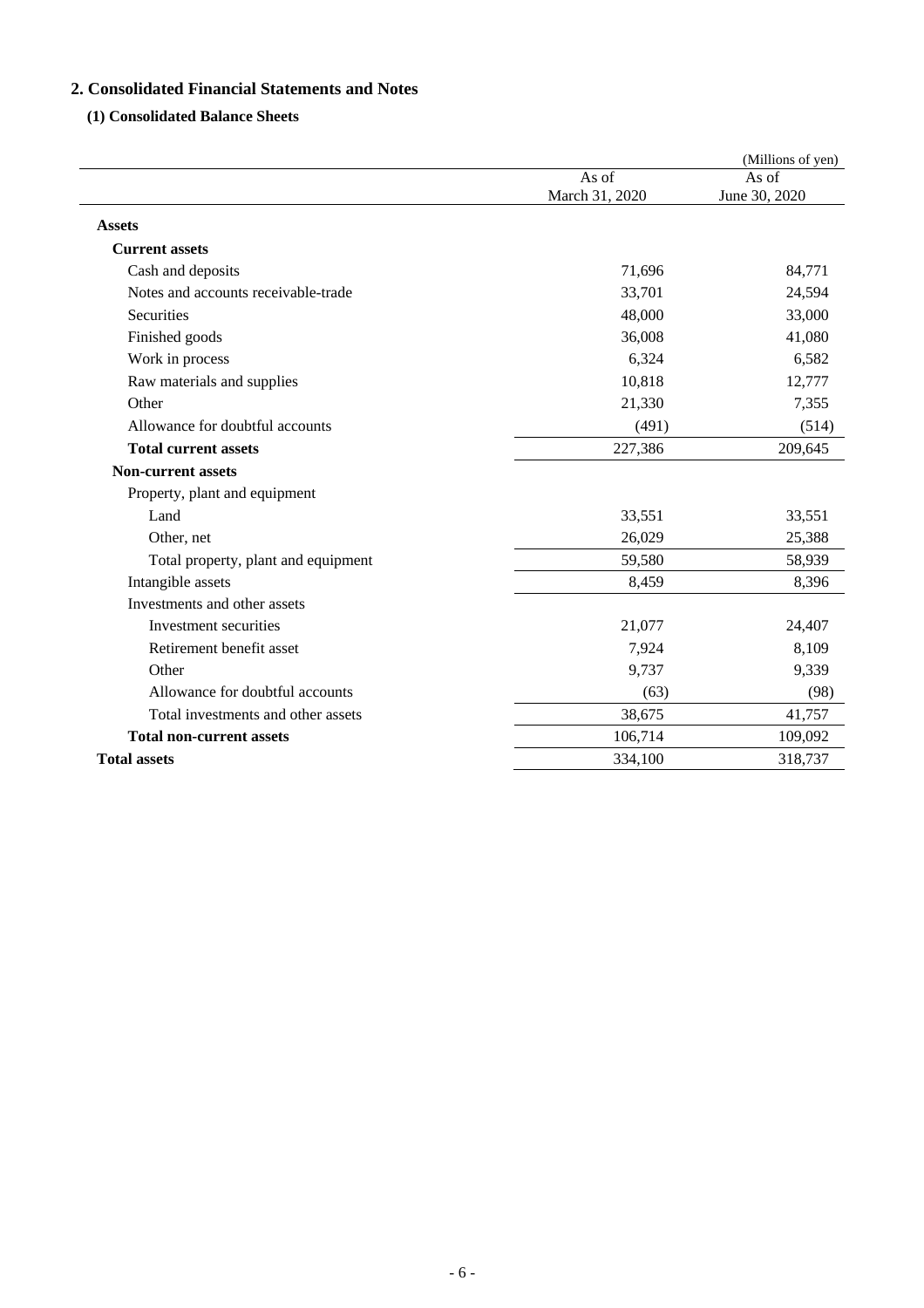|                                                       |                         | (Millions of yen)      |
|-------------------------------------------------------|-------------------------|------------------------|
|                                                       | As of<br>March 31, 2020 | As of<br>June 30, 2020 |
| <b>Liabilities</b>                                    |                         |                        |
| <b>Current liabilities</b>                            |                         |                        |
| Notes and accounts payable-trade                      | 23,603                  | 16,544                 |
| Short-term borrowings                                 | 186                     | 155                    |
| Current portion of long-term borrowings               | 25,000                  | 25,000                 |
| Income taxes payable                                  | 1,454                   | 1,303                  |
| Provision for product warranties                      | 762                     | 757                    |
| Provision for business restructuring                  | 918                     | 832                    |
| Other                                                 | 35,145                  | 31,418                 |
| <b>Total current liabilities</b>                      | 87,068                  | 76,009                 |
| <b>Non-current liabilities</b>                        |                         |                        |
| Long-term borrowings                                  | 37,847                  | 37,890                 |
| Provision for business restructuring                  | 860                     | 860                    |
| Retirement benefit liability                          | 1,105                   | 1,112                  |
| Other                                                 | 4,681                   | 4,527                  |
| <b>Total non-current liabilities</b>                  | 44,493                  | 44,389                 |
| <b>Total liabilities</b>                              | 131,561                 | 120,398                |
| Net assets                                            |                         |                        |
| Shareholders' equity                                  |                         |                        |
| Share capital                                         | 48,592                  | 48,592                 |
| Capital surplus                                       | 65,042                  | 65,042                 |
| Retained earnings                                     | 118,347                 | 111,986                |
| Treasury shares                                       | (24, 875)               | (24, 875)              |
| Total shareholders' equity                            | 207,106                 | 200,745                |
| Accumulated other comprehensive income                |                         |                        |
| Valuation difference on available-for-sale securities | 4,455                   | 6,801                  |
| Foreign currency translation adjustment               | (7, 490)                | (7,550)                |
| Remeasurements of defined benefit plans               | (1, 532)                | (1,657)                |
| Total accumulated other comprehensive income          | (4, 567)                | (2,406)                |
| <b>Total net assets</b>                               | 202,539                 | 198,339                |
| <b>Total liabilities and net assets</b>               | 334,100                 | 318,737                |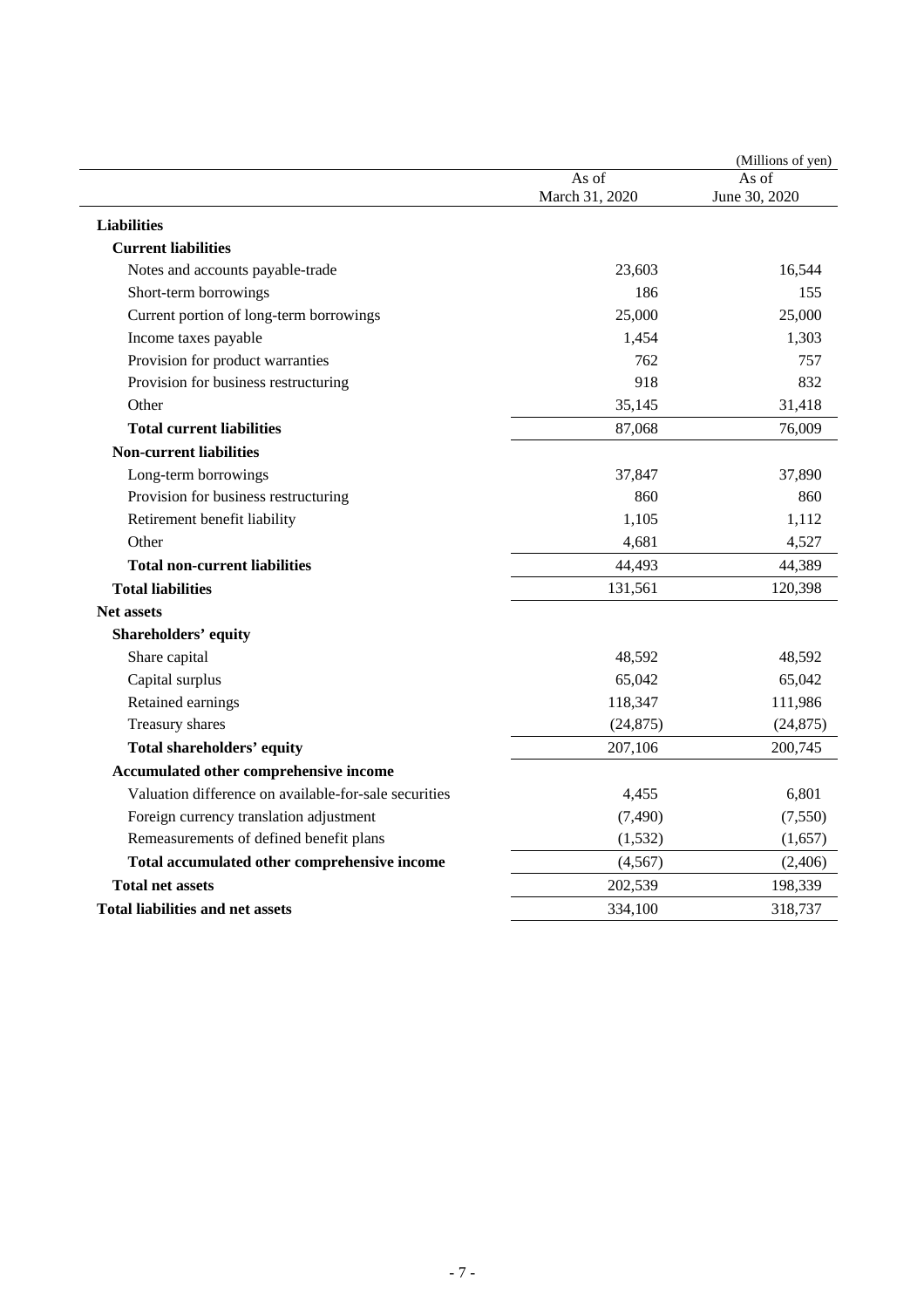## **(2) Consolidated Statements of Income and Consolidated Statements of Comprehensive Income**

**Consolidated Statements of Income** 

|                                                    |                                     | (Millions of yen)                   |
|----------------------------------------------------|-------------------------------------|-------------------------------------|
|                                                    | Three months ended<br>June 30, 2019 | Three months ended<br>June 30, 2020 |
| <b>Net sales</b>                                   | 66,078                              | 40,007                              |
| Cost of sales                                      | 36,722                              | 23,042                              |
| Gross profit                                       | 29,356                              | 16,965                              |
| Selling, general and administrative expenses       |                                     |                                     |
| Salaries, allowances and bonuses                   | 8,108                               | 7,369                               |
| Other                                              | 13,716                              | 10,785                              |
| Total selling, general and administrative expenses | 21,824                              | 18,154                              |
| <b>Operating profit (loss)</b>                     | 7,532                               | (1,189)                             |
| Non-operating income                               |                                     |                                     |
| Interest income                                    | 194                                 | 76                                  |
| Foreign exchange gains                             |                                     | 129                                 |
| Other                                              | 53                                  | 47                                  |
| Total non-operating income                         | 247                                 | 252                                 |
| Non-operating expenses                             |                                     |                                     |
| Interest expenses                                  | 62                                  | 58                                  |
| Foreign exchange losses                            | 553                                 |                                     |
| Other                                              | 130                                 | 74                                  |
| Total non-operating expenses                       | 745                                 | 132                                 |
| <b>Ordinary profit (loss)</b>                      | 7,034                               | (1,069)                             |
| Extraordinary income                               |                                     |                                     |
| Gain on sales of non-current assets                | 8                                   | 2                                   |
| Gain on sales of investment securities             | 486                                 |                                     |
| Total extraordinary income                         | 494                                 | 2                                   |
| <b>Extraordinary losses</b>                        |                                     |                                     |
| Loss on retirement of non-current assets           | 10                                  | 11                                  |
| Loss on valuation of investment securities         |                                     | 44                                  |
| Loss on competition law                            | 505                                 |                                     |
| Special executive bonuses                          | 200                                 |                                     |
| Total extraordinary losses                         | 715                                 | 55                                  |
| Profit (loss) before income taxes                  | 6,813                               | (1,122)                             |
| Income taxes                                       | 1,910                               | (219)                               |
| Profit (loss)                                      | 4,903                               | (903)                               |
| Profit (loss) attributable to owners of parent     | 4,903                               | (903)                               |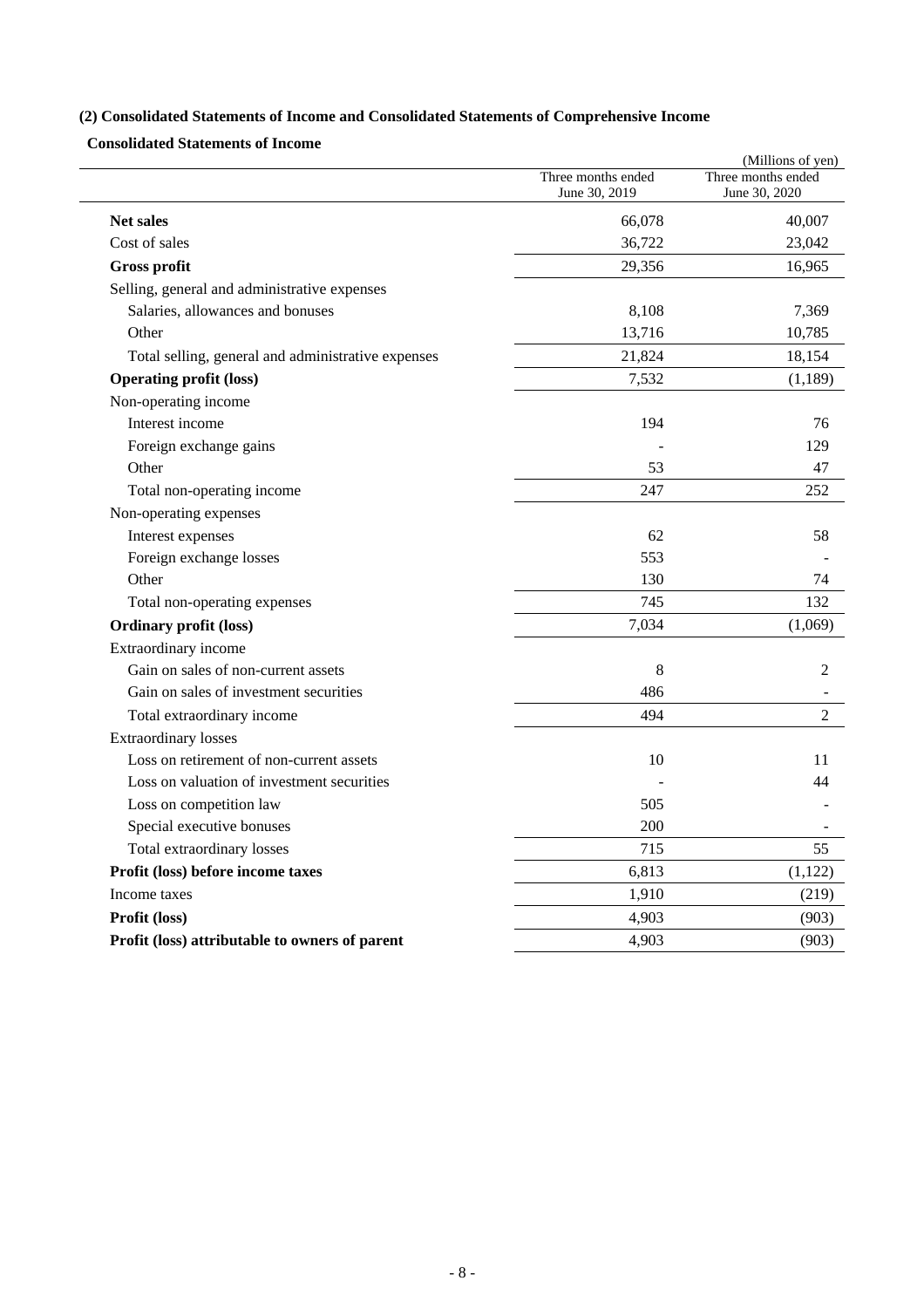### **Consolidated Statements of Comprehensive Income**

| Consolidated Statements of Complements of Income                                     |                                     |                                     |
|--------------------------------------------------------------------------------------|-------------------------------------|-------------------------------------|
|                                                                                      |                                     | (Millions of yen)                   |
|                                                                                      | Three months ended<br>June 30, 2019 | Three months ended<br>June 30, 2020 |
| <b>Profit (loss)</b>                                                                 | 4,903                               | (903)                               |
| Other comprehensive income                                                           |                                     |                                     |
| Valuation difference on available-for-sale securities                                | (1,635)                             | 2,346                               |
| Foreign currency translation adjustment                                              | (1,502)                             | (60)                                |
| Remeasurements of defined benefit plans, net of tax                                  | (143)                               | (125)                               |
| Share of other comprehensive income of entities<br>accounted for using equity method | $\Omega$                            |                                     |
| Total other comprehensive income                                                     | (3,280)                             | 2,161                               |
| <b>Comprehensive income</b>                                                          | 1,623                               | 1,258                               |
| Comprehensive income attributable to                                                 |                                     |                                     |
| Comprehensive income attributable to owners of parent                                | 1,623                               | 1,258                               |
| Comprehensive income attributable to non-controlling<br>interests                    |                                     |                                     |